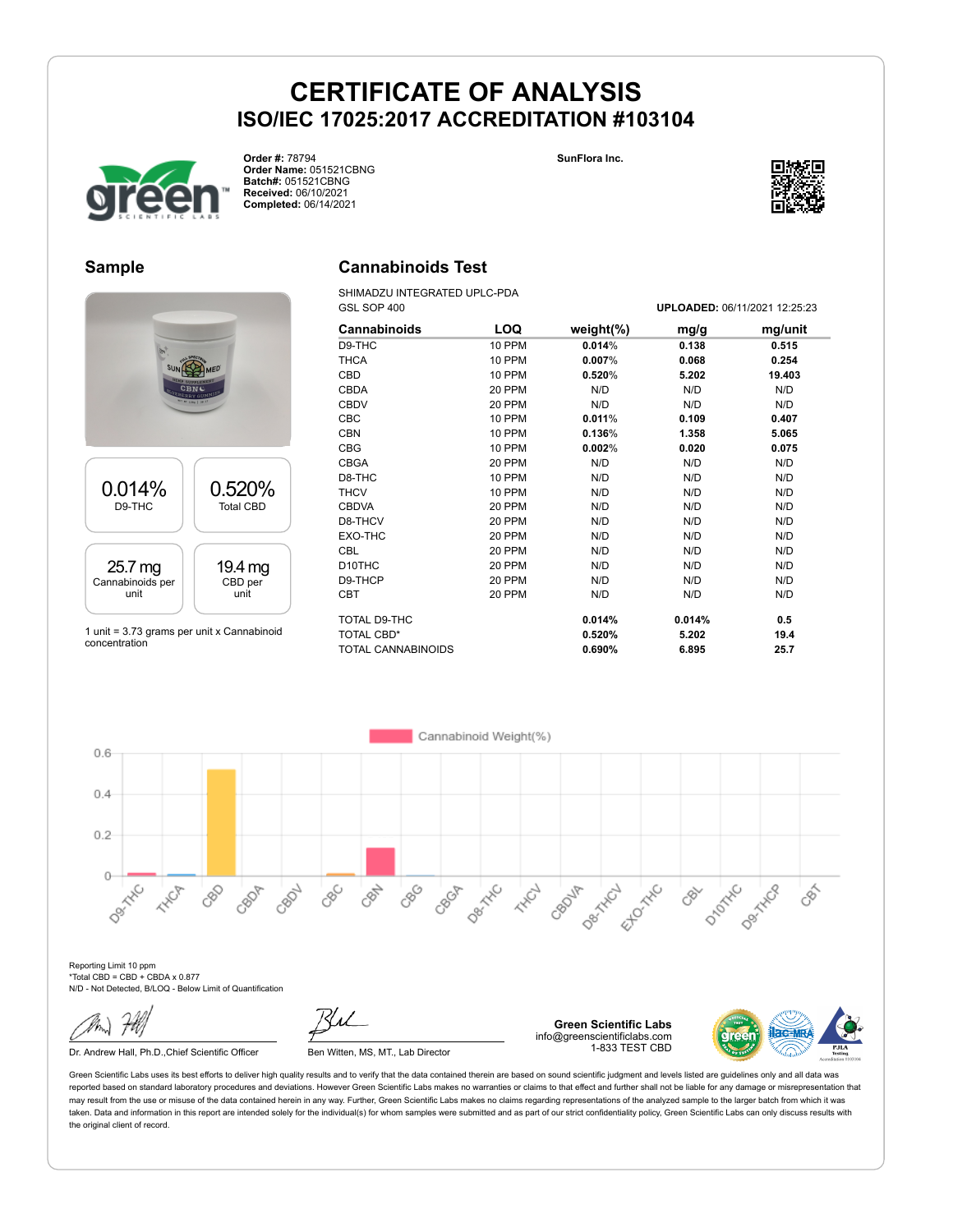

**Order #:** 78794 **Order Name:** 051521CBNG **Batch#:** 051521CBNG **Received:** 06/10/2021 **Completed:** 06/14/2021

**SunFlora Inc.**



### **PESTICIDE ANALYSIS:**

GSL SOP 401 **PREPARED:** 06/11/2021 20:01:25 **UPLOADED:** 06/14/2021 13:03:43

GCMS-MS - Shimadzu GCMS-TQ8040

**Pesticide Action Level (ppm) Results (ppm) LOQ (ppm) LOD (ppm)** CAPTAN 0.700 N/D 0.003 0.001 CHLORDANE 0.100 N/D 0.003 0.001 CHLORFENAPYR 0.100 N/D 0.003 0.001 COUMAPHOS 0.100 N/D 0.003 0.001

| <b>Pesticide</b>        | <b>Action Level Results LOQ LOD</b><br>(ppm) | $(ppm)$ (ppm) |       |       |
|-------------------------|----------------------------------------------|---------------|-------|-------|
| <b>CYFLUTHRIN</b>       | 2.000                                        | (ppm)<br>N/D  | 0.003 | 0.001 |
| <b>CYPERMETHRIN</b>     | 1.000                                        | N/D           | 0.003 | 0.001 |
| PARATHION-METHYL        | 0.100                                        | N/D           | 0.003 | 0.001 |
| PENTACHLORONITROBENZENE | 0.100                                        | N/D           | 0.003 | 0.001 |

| LCMS-MS - Shimadzu LCMS-8060 |  |
|------------------------------|--|

| <b>Pesticide</b>           | <b>Action Level</b> | <b>Results</b> | LOQ   | LOD   |
|----------------------------|---------------------|----------------|-------|-------|
|                            | (ppm)               | (ppm)          | (ppm) | (ppm) |
| <b>ABAMECTIN B1A</b>       | 0.100               | N/D            | 0.005 | 0.001 |
| <b>ACEPHATE</b>            | 0.100               | N/D            | 0.001 | 0.001 |
| <b>ACEQUINOCYL</b>         | 0.100               | N/D            | 0.001 | 0.001 |
| <b>ACETAMIPRID</b>         | 0.100               | N/D            | 0.005 | 0.001 |
| <b>ALDICARB</b>            | 0.100               | N/D            | 0.005 | 0.001 |
| <b>AZOXYSTROBIN</b>        | 0.100               | N/D            | 0.001 | 0.001 |
| <b>BIFENAZATE</b>          | 0.100               | N/D            | 0.005 | 0.001 |
| <b>BIFENTHRIN</b>          | 3.000               | N/D            | 0.005 | 0.001 |
| <b>BOSCALID</b>            | 0.100               | N/D            | 0.005 | 0.001 |
| CARBARYL                   | 0.500               | N/D            | 0.003 | 0.001 |
| CARBOFURAN                 | 0.100               | N/D            | 0.001 | 0.001 |
| <b>CHLORANTRANILIPROLE</b> | 10.000              | N/D            | 0.005 | 0.005 |
| <b>CHLORPYRIFOS</b>        | 0.100               | N/D            | 0.001 | 0.001 |
| <b>CLOFENTEZINE</b>        | 0.100               | N/D            | 0.001 | 0.001 |
| <b>DAMINOZIDE</b>          | 0.100               | N/D            | 0.005 | 0.001 |
| <b>DIAZINON</b>            | 0.100               | N/D            | 0.001 | 0.001 |
| <b>DICHLORVOS</b>          | 0.100               | N/D            | 0.005 | 0.001 |
| <b>DIMETHOATE</b>          | 0.100               | N/D            | 0.001 | 0.001 |
| <b>DIMETHOMORPH</b>        | 2.000               | N/D            | 0.005 | 0.001 |
| <b>ETHOPROPHOS</b>         | 0.100               | N/D            | 0.001 | 0.001 |
| <b>ETOFENPROX</b>          | 0.100               | N/D            | 0.001 | 0.001 |
| <b>ETOXAZOLE</b>           | 0.100               | N/D            | 0.010 | 0.005 |
| <b>FENHEXAMID</b>          | 0.100               | N/D            | 0.005 | 0.001 |
| <b>FENOXYCARB</b>          | 0.100               | N/D            | 0.005 | 0.001 |
| <b>FENPYROXIMATE</b>       | 0.100               | N/D            | 0.001 | 0.001 |
| <b>FIPRONIL</b>            | 0.100               | N/D            | 0.003 | 0.001 |
| <b>FLONICAMID</b>          | 0.100               | N/D            | 0.025 | 0.010 |
| <b>FLUDIOXONIL</b>         | 0.100               | N/D            | 0.003 | 0.001 |
| <b>HEXYTHIAZOX</b>         | 0.100               | N/D            | 0.005 | 0.001 |
| <b>IMAZALIL</b>            | 0.100               | N/D            | 0.005 | 0.001 |

| <b>Pesticide</b>       | <b>Action Level</b> | <b>Results</b> | LOQ   | LOD   |
|------------------------|---------------------|----------------|-------|-------|
|                        | (ppm)               | (ppm)          | (ppm) | (ppm) |
| <b>IMIDACLOPRID</b>    | 5.000               | N/D            | 0.005 | 0.001 |
| <b>KRESOXIM-METHYL</b> | 0.100               | N/D            | 0.010 | 0.005 |
| <b>MALATHION</b>       | 0.500               | N/D            | 0.005 | 0.001 |
| METALAXYL              | 2.000               | N/D            | 0.001 | 0.001 |
| <b>METHIOCARB</b>      | 0.100               | N/D            | 0.005 | 0.001 |
| <b>METHOMYL</b>        | 1.000               | N/D            | 0.001 | 0.001 |
| <b>MEVINPHOS</b>       | 0.100               | N/D            | 0.001 | 0.001 |
| <b>MYCLOBUTANIL</b>    | 0.100               | N/D            | 0.005 | 0.001 |
| <b>NALED</b>           | 0.100               | N/D            | 0.005 | 0.001 |
| <b>OXAMYL</b>          | 0.500               | N/D            | 0.001 | 0.001 |
| PACLOBUTRAZOL          | 0.100               | N/D            | 0.005 | 0.001 |
| <b>PERMETHRINS</b>     | 0.500               | N/D            | 0.005 | 0.001 |
| PHOSMET                | 0.100               | N/D            | 0.005 | 0.001 |
| PIPERONYL              |                     | N/D            | 0.001 |       |
| <b>BUTOXIDE</b>        | 3.000               |                |       | 0.001 |
| <b>PRALLETHRIN</b>     | 0.100               | N/D            | 0.005 | 0.005 |
| <b>PROPICONAZOLE</b>   | 0.100               | N/D            | 0.010 | 0.005 |
| <b>PROPOXUR</b>        | 0.100               | N/D            | 0.001 | 0.001 |
| <b>PYRETHRINS</b>      | 0.500               | N/D            | 0.005 | 0.005 |
| (PYRETHRIN I)          |                     |                |       |       |
| <b>PYRIDABEN</b>       | 0.100               | N/D            | 0.005 | 0.001 |
| <b>SPINETORAM</b>      | 0.100               | N/D            | 0.001 | 0.001 |
| <b>SPINOSAD</b>        | 0.100               | N/D            | 0.001 | 0.001 |
| <b>SPIROMESIFEN</b>    | 0.100               | N/D            | 0.005 | 0.001 |
| <b>SPIROTETRAMAT</b>   | 0.100               | N/D            | 0.001 | 0.001 |
| SPIROXAMINE            | 0.100               | N/D            | 0.001 | 0.001 |
| <b>TEBUCONAZOLE</b>    | 0.100               | N/D            | 0.005 | 0.001 |
| <b>THIACLOPRID</b>     | 0.100               | N/D            | 0.001 | 0.001 |
| <b>THIAMETHOXAM</b>    | 5.000               | N/D            | 0.001 | 0.001 |
| <b>TRIFLOXYSTROBIN</b> | 0.100               | N/D            | 0.001 | 0.001 |

N/D = Not Detected, A/LOQ = Above LOQ Level, B/LOQ = Below LOQ Level, B/LOD = Below LOD Level

Dr. Andrew Hall, Ph.D., Chief Scientific Officer Ben Witten, MS, MT., Lab Director

**Green Scientific Labs** info@greenscientificlabs.com 1-833 TEST CBD

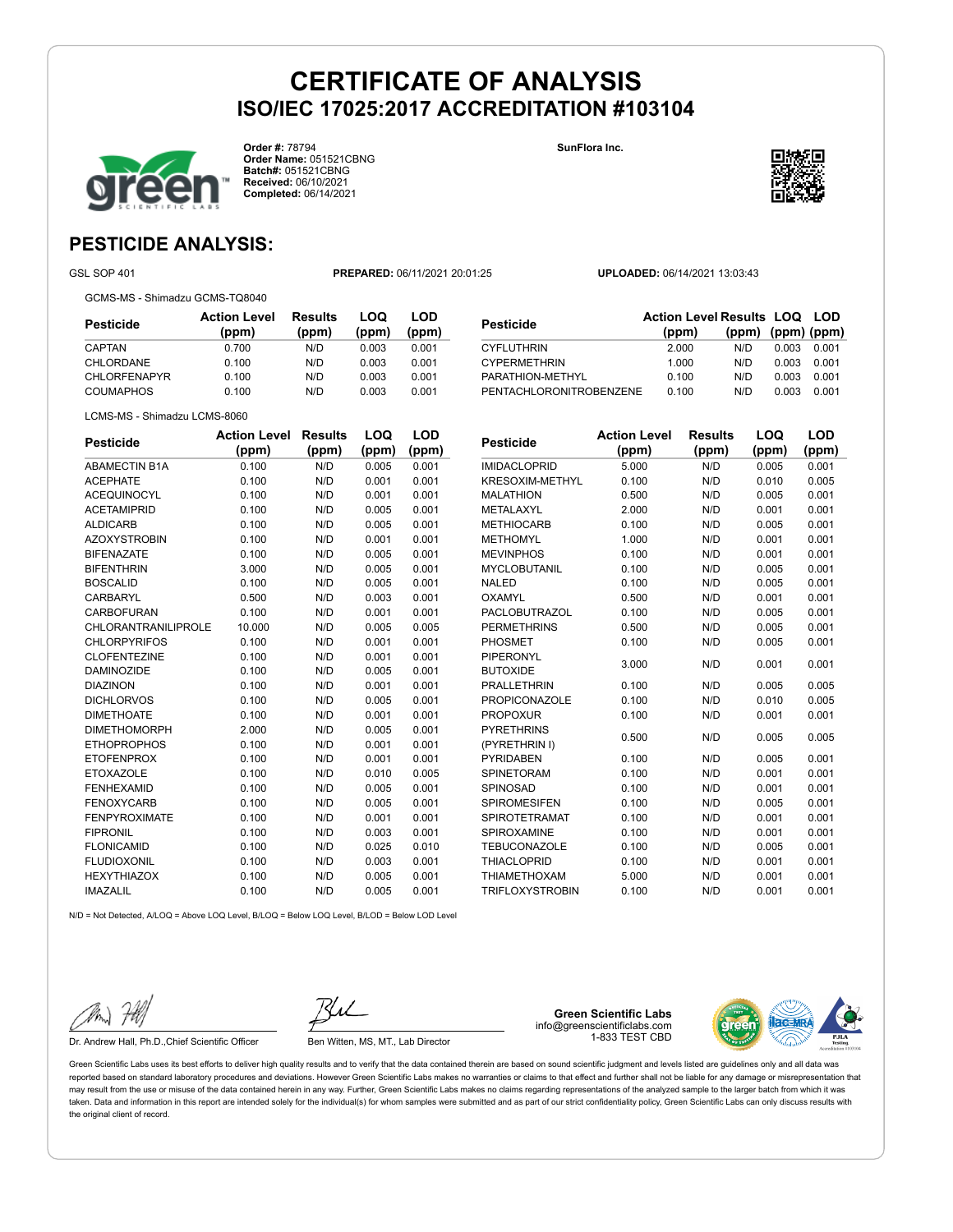

**Order #:** 78794 **Order Name:** 051521CBNG **Batch#:** 051521CBNG **Received:** 06/10/2021 **Completed:** 06/14/2021

**SunFlora Inc.**



### **RESIDUAL SOLVENTS:**

Headspace GCMS - Shimadzu GCMS QP2020 with HS20

GSL SOP 405

**Uploaded:** 06/11/2021 13:06:55

| <b>Residual Solvent</b>   | <b>Action Level (ppm)</b> | Results (ppm) | $LOQ$ (ppm) | LOD (ppm) |
|---------------------------|---------------------------|---------------|-------------|-----------|
| 1,1-DICHLOROETHENE        | 8                         | N/D           | 0.63        | 0.63      |
| 1,2- DICHLOROETHANE       | 2                         | N/D           | 0.12        | 0.02      |
| <b>ACETONE</b>            | 5,000                     | N/D           | 140         | 20        |
| <b>ACETONITRILE</b>       | 410                       | N/D           | 25          | 1         |
| <b>BENZENE</b>            |                           | N/D           |             | 0.5       |
| <b>BUTANE</b>             | 5,000                     | N/D           | 50          | 10        |
| <b>CHLOROFORM</b>         |                           | N/D           |             | 0.5       |
| CIS 1,2-DICHLOROETHENE    | 5                         | N/D           | 0.73        | 0.18      |
| <b>ETHANOL</b>            | 5,000                     | <b>B/LOQ</b>  | 140         | 20        |
| ETHYL ACETATE             | 5,000                     | N/D           | 140         | 20        |
| <b>ETHYL ETHER</b>        | 5,000                     | N/D           | 140         | 20        |
| <b>ETHYLENE OXIDE</b>     |                           | N/D           | $\Omega$    | 0         |
| <b>ISOPROPYL ALCOHOL</b>  | 5,000                     | N/D           | 140         | 20        |
| <b>METHANOL</b>           | 3,000                     | N/D           | 100         | 20        |
| <b>METHYLENE CHLORIDE</b> | 125                       | N/D           | 0.15        | 0.15      |
| N-HEPTANE                 | 5,000                     | N/D           | 140         | 20        |
| N-HEXANE                  | 290                       | N/D           | 18          | 10        |
| <b>PENTANE</b>            | 5,000                     | N/D           | 140         | 20        |
| <b>PROPANE</b>            | 5,000                     | N/D           | 20          |           |
| <b>TOLUENE</b>            | 890                       | N/D           | 53          |           |
| TRANS 1,2-DICHLOROETHENE  | 5                         | N/D           | 0.73        | 0.18      |
| <b>TRICHLOROETHENE</b>    |                           | N/D           |             | 0.5       |
| <b>XYLENES</b>            | 150                       | N/D           | 130         | 20        |

Dr. Andrew Hall, Ph.D., Chief Scientific Officer Ben Witten, MS, MT., Lab Director

**Green Scientific Labs** info@greenscientificlabs.com 1-833 TEST CBD

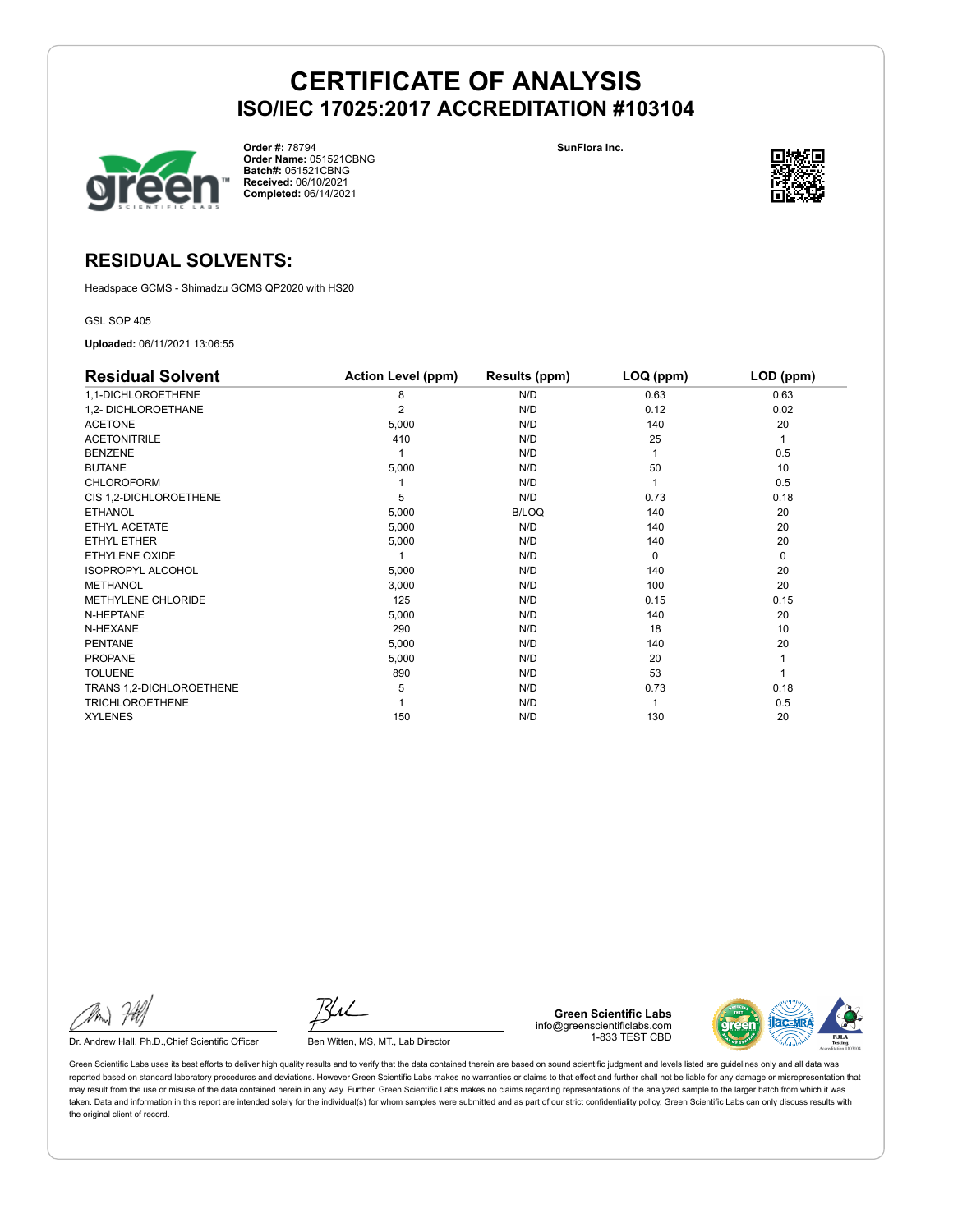

**Order #:** 78794 **Order Name:** 051521CBNG **Batch#:** 051521CBNG **Received:** 06/10/2021 **Completed:** 06/14/2021

**SunFlora Inc.**

**Microbial Analysis** GSL SOP 406 **Uploaded:** 06/11/2021 18:41:47



### **Microbial Analysis:**

fa PCR - Agilent AriaMX

## **MICROBIAL ANALYSIS:**

PCR - Agilent AriaMX

| Test                      | <b>SOP</b> | <b>Test Method</b> | <b>Device Used</b> | <b>LOD</b>                          | <b>Allowable</b><br>Criteria  | <b>Actual Result Pass/Fail</b> |             |
|---------------------------|------------|--------------------|--------------------|-------------------------------------|-------------------------------|--------------------------------|-------------|
| TOTAL YEAST AND MOLD      | 406.01     | USP 61/62+         | <b>ARIAMX PCR</b>  | CFU/G BY<br><b>SAMPLE</b><br>TYPE** | 1,000 CFU/G                   | <b>NOT DETECTED</b>            | <b>PASS</b> |
| AEROBIC BACTERIA COUNT    | 406.01     | USP 61/62+         | <b>ARIAMX PCR</b>  | CFU/G BY<br><b>SAMPLE</b><br>TYPE** | 10,000 CFU/G                  | <b>NOT DETECTED</b>            | <b>PASS</b> |
| ASPERGILLUS FUMIGATUS***  | 406.01     | USP 61/62+         | <b>ARIAMX PCR</b>  | 1 CFU/G**                           | DETECT/NOT<br><b>DETECTED</b> | <b>NOT DETECTED</b>            | <b>PASS</b> |
| ASPERGILLUS TERREUS***    | 406.01     | USP 61/62+         | <b>ARIAMX PCR</b>  | 1 CFU/G**                           | DETECT/NOT<br><b>DETECTED</b> | <b>NOT DETECTED</b>            | <b>PASS</b> |
| ASPERGILLUS FLAVUS***     | 406.01     | USP 61/62+         | <b>ARIAMX PCR</b>  | 1 CFU/G**                           | DETECT/NOT<br><b>DETECTED</b> | <b>NOT DETECTED</b>            | <b>PASS</b> |
| ASPERGILLUS NIGER***      | 406.01     | USP 61/62+         | <b>ARIAMX PCR</b>  | 1 CFU/G**                           | DETECT/NOT<br><b>DETECTED</b> | <b>NOT DETECTED</b>            | <b>PASS</b> |
| STEC E. COLI*             | 406.01     | USP 61/62+         | <b>ARIAMX PCR</b>  | 1 CFU/G**                           | DETECT/NOT<br><b>DETECTED</b> | <b>NOT DETECTED</b>            | <b>PASS</b> |
| SALMONELLA*               | 406.01     | USP 61/62+         | <b>ARIAMX PCR</b>  | 1 CFU/G**                           | DETECT/NOT<br><b>DETECTED</b> | <b>NOT DETECTED</b>            | <b>PASS</b> |
| <b>ENTEROBACTERIACEAE</b> | 406.01     | USP 61/62+         | <b>ARIAMX PCR</b>  | CFU/G BY<br><b>SAMPLE</b><br>TYPE** | <b>100 CFU/G</b>              | <b>NOT DETECTED</b>            | <b>PASS</b> |
| <b>COLIFORM</b>           | 406.01     | USP 61/62+         | <b>ARIAMX PCR</b>  | CFU/G BY<br><b>SAMPLE</b><br>TYPE** | <b>100 CFU/G</b>              | <b>NOT DETECTED</b>            | <b>PASS</b> |

† USP 61 (enumeration of bacteria TAC, TYM, and ENT/Coliform), USP 62 (identifying specific species E.coli Aspergillus etc)

\* STEC and Salmonella run as Multiplex

\*\* CFU/g Calculation based on Gummy matrix

\*\*\* Flavus = 2 Copies of DNA / Fumigatis = 2 Copies of DNA Niger = 20 Copies of DNA / Terrus = 10 copies of DNA

Dr. Andrew Hall, Ph.D., Chief Scientific Officer Ben Witten, MS, MT., Lab Director

**Green Scientific Labs** info@greenscientificlabs.com 1-833 TEST CBD